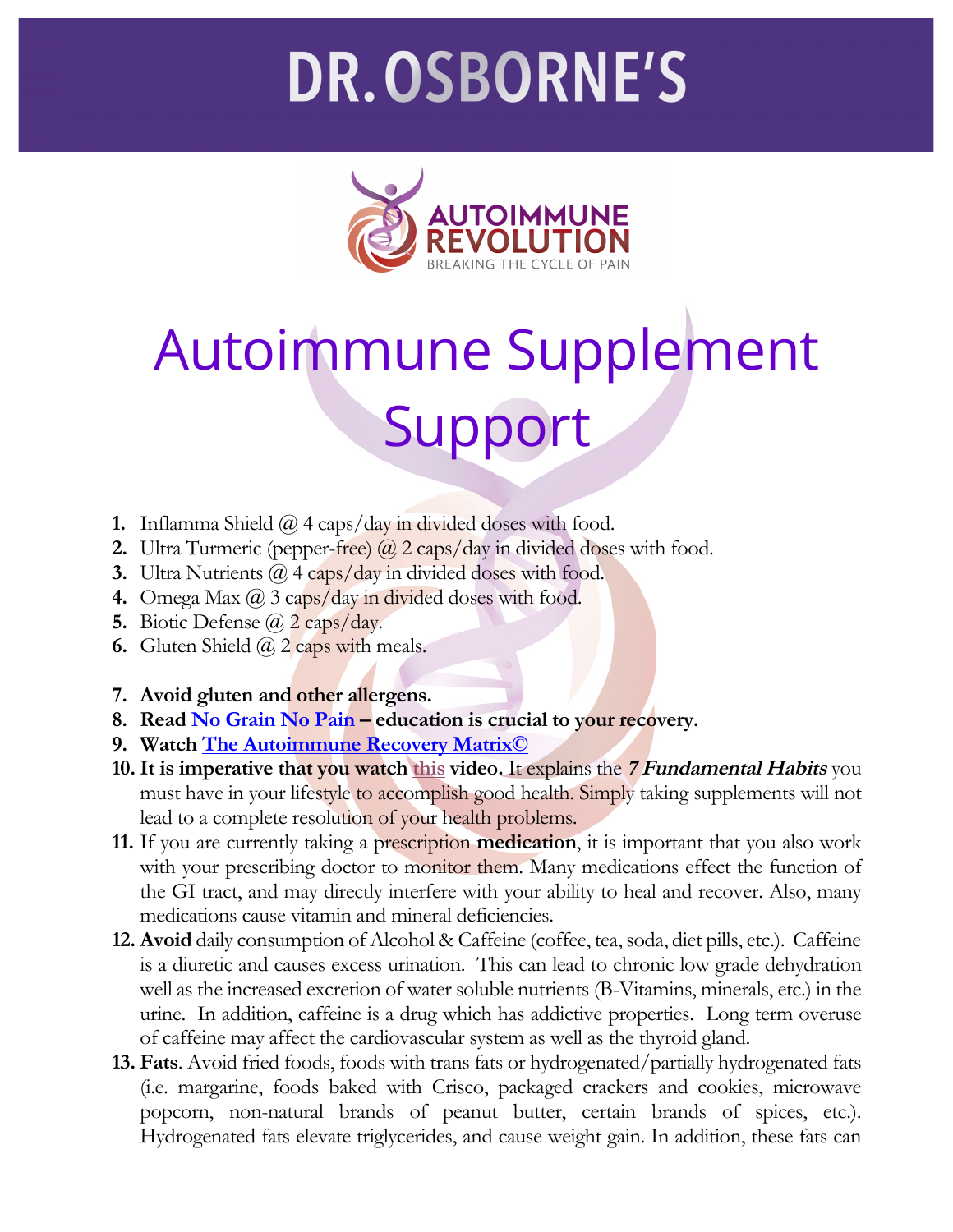damage cell walls causing an increase in inflammatory chemicals in the blood has been linked to an increase risk of heart disease, cancer, diabetes, arthritis, stroke, dementia, and many other chronic degenerative diseases. Consume organic cold pressed oils only. It's always best to get your healthy fats and oils from whole foods, i.e. eating an avocado vs. using avocado oil, eating almonds vs. using almond oil. Always cross-reference your allergies.

- **14. Consume** 8-10 ½ cup servings (a ½ cup equals one serving) a day of fresh fruit and vegetables. Keep in mind that Organic foods are a better choice. This is the most effective way to increase your body's ability to protect itself from free radical damage. Increasing fruit and vegetable intake will also give a greater sense of fullness throughout the day, boost fiber intake, and induce a natural and safe weight loss. These foods can be found on my website drpeterosborne.com under the resource link or you can just click here.
- **15. Meats and other foods** of animal origin should come from organic sources. The diet of the animals should be considered i.e. cows should be grass fed (pastured) not corn or grain fed. Fish should be wild caught, not farm raised. Poultry should be free range organic. These foods can be found on my website dreterosborne.com under the resource link or you can just click here for grass fed beef, grass fed bison, grass fed ostrich, and grass fed chicken.
- **16. Monitor** your water intake to ensure it is  $\sim$  2 liters/day. The human body is 66% water. This water influences every single cell in your body. Unfortunately, chemicals and environmental toxins commonly found in our water supply don't get adequately filtered. Many of these compounds can wreak havoc on your hormones. Additionally, these toxic chemicals can negatively impact the functions of your liver, kidney, muscle, and GI tract. It is absolutely **essential** to make sure that your water is clean and toxin free. Keep a **glass** water bottle handy at all times. All biochemical reactions inside the body require water. Chronic dehydration can alter your body's ability to effectively create or break down molecules required for normal physiological function. You should urinate approximately 3-4 times per day without the influence of a diuretic (caffeine, etc.).
- **17. Grocery Shopping Tips:** Never go grocery shopping when you are hungry. Have a list of meals you want to prepare for the week and purchase only what you need. Stick to the perimeter of the grocery store. This includes the produce and meat departments. With few exceptions, in a standart grocery store, the center aisles contain mostly processed and refined "junk food". If possibl,e buy only organic, seasonal produce. In the meat department, look for meats which do not contain antibiotics or steroids. Eggs should come from "cage free" hens. On my website you can find a great resource for grass fed meats, free range poultry, and wild caught seafood here.
- **18. Meal Planning:** Always plan meals several days in advance. This will ensure that you do not stray from a healthy diet. Pack your lunches for work and/or school. This ensures you will not be without adequate nourishment. Remember, that being hungry and unprepared is a recipe for bad food choices. It will keep you from choosing "fast food" as a meal and it will save you money. Some lunch and snack ideas include: carrot sticks, nuts/seeds, apple, banana, berries, yogurt, chicken breast, tuna fish, leftovers from the

```
Page 2 of 4
```
Autoimmune Revolution Supplement Support Bundle

<sup>\*</sup>These statements have not been evaluated by the Food and Drug Administration. This product is not intended to diagnose, treat, cure or prevent any disease. If you are pregnant, nursing, taking medication, or have a medical condition, consult your physician before using this product.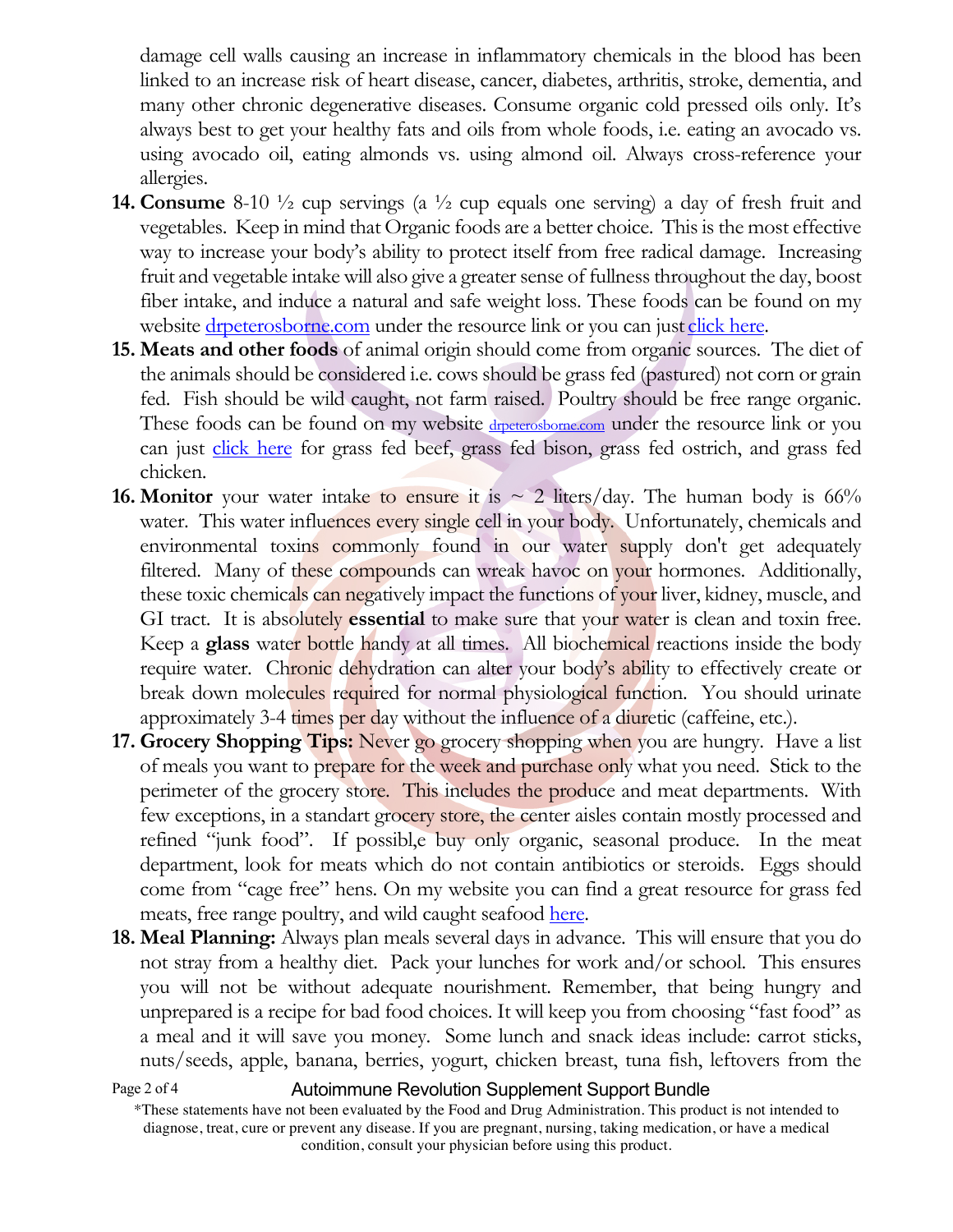previous night's healthy dinner, etc. **\*\* A note on food consumption** – Over eating is one of the greatest stresses a person can put on his/her body. It is less deleterious to under eat than to over eat. When selecting foods it is wise to choose items that are low in calories but nutrient (vitamins/minerals) dense. In fact, the only known way to increase the life span in mammals is with calorie restriction and consumption of nutrient dense foods.

- **19.Although you should avoid eating out for the first 6 months of your healing journey, when eating at restaurants use the following tips:**
	- 1) Share a meal with someone. Portion sizes today are overwhelmingly large and too caloric.
	- 2) When ordering cooked meats or vegetables, ask that the food be grilled without margarine, oils or high salt seasonings. Ask them to prepare it or olive oil instead. You might even take your own butter and spices into the restaurant with you.
	- 3) Absolutely no fried foods while dining out.
	- 4) Drinks should be limited to water. For flavor you can add lemon or lime. You can take your own organic tea bags with you, and ask for a cup of hot water to prepare them.
	- 5) Look for items on the menu that are baked, grilled, dry-sautéed, broiled, poached, or steamed.
	- **6)** Make sure to order plenty of vegetables. You can add your own seasoning for taste.
- **20.Begin an Exercise Regimen**. Start slowly with light activity and work your way up to a minimum of 45 minutes  $5 \times$  per week (include cardiovascular, resistance activities, and flexibility training). It is important to pick activities that you enjoy. **Warning:** if you are physically unfit it is better to start with less than more. Listen to your body.

An excellent protocol incorporates HIIT (High Intensity Interval Training) which uses simple body weight exercises such as push-ups, squats, pull-ups (purchase a pull up bar here), and lunges. The goal is to perform each exercise to maximum exertion with a 30 second rest between each movement. The process takes about 10-20 minutes. Another exercise option is vibrational platform therapy. If you find it difficult to find adequate space to exercise, this is a great resource. We offer the Whole Body Vibration Platform (can be found here). The benefits of exercise on health are enormous. Adding exercise to your lifestyle will help your metabolism become more efficient. Some positive side effects include – greater energy, general feelings of well-being, stress relief, weight loss, increase muscle tone, and chronic degenerative disease prevention. If you need guidance, Origins staff can help.

**21. Ensure Direct Sunlight** without the use of conventional sunscreen. A safe alternative can be found here. (SPF >8 will block out UVB light which is responsible for the production of vitamin D in your skin.) Sunlight is a human requirement for good health. Sunlight is our most abundant, vital source of vitamin D. Vitamin D is a major hormone which is responsible for a variety of critical functions in your body. Although, many doctors have warned people to stay out of the sun, it is **imperative** that you get adequate exposure. The

Page 3 of 4

Autoimmune Revolution Supplement Support Bundle

<sup>\*</sup>These statements have not been evaluated by the Food and Drug Administration. This product is not intended to diagnose, treat, cure or prevent any disease. If you are pregnant, nursing, taking medication, or have a medical condition, consult your physician before using this product.